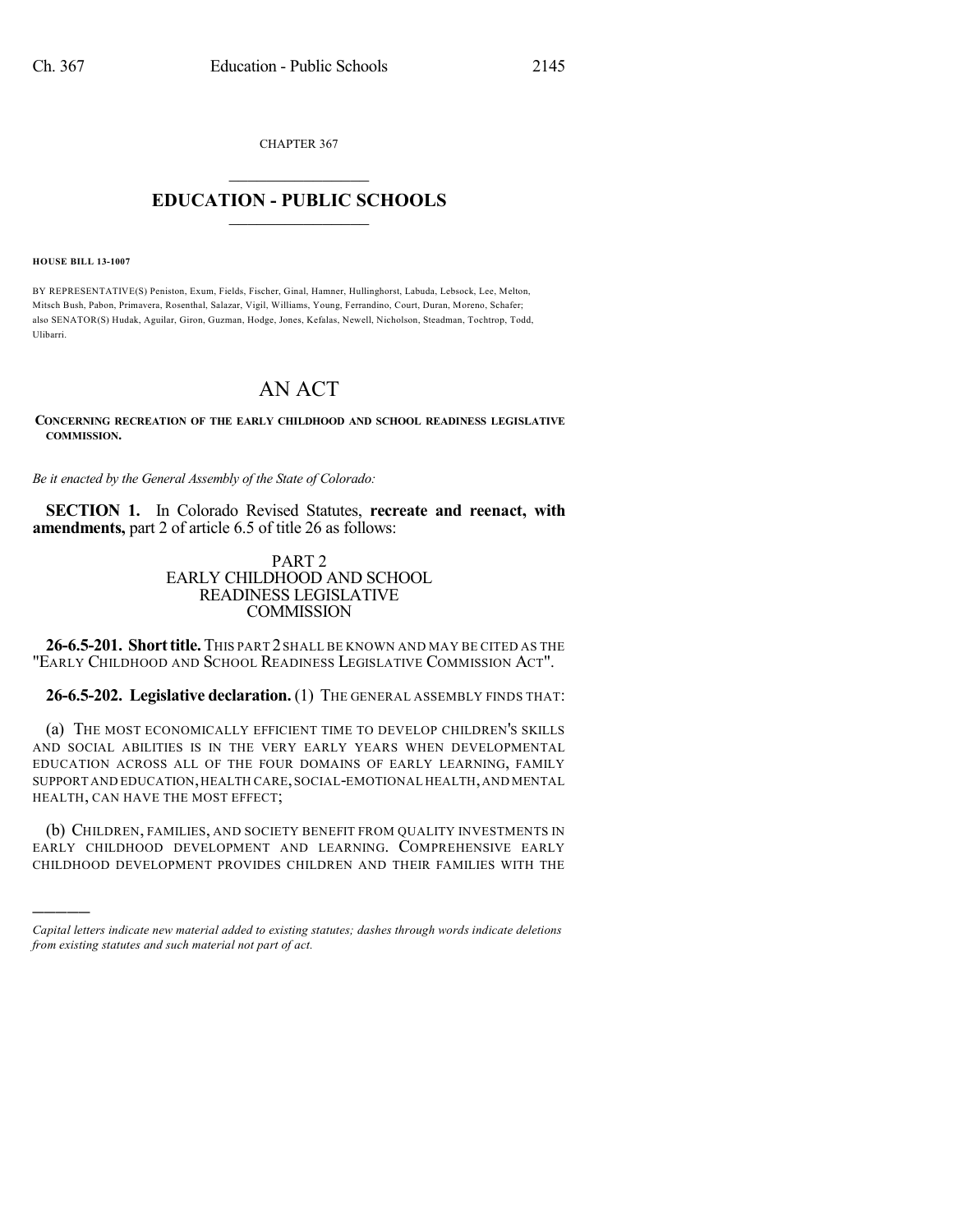RESOURCES THEY NEED FOR EARLY NURTURING AND FOR EARLY LANGUAGE DEVELOPMENT AND LEARNING EXPERIENCES AND THE PHYSICAL HEALTH SUPPORTS THEY NEED TO HELP THEM ARRIVE AT SCHOOL THRIVING AND READY TO LEARN.

(c) HIGH-QUALITY EARLY CHILDHOOD CARE AND EDUCATION DURING THE CRUCIAL GROWTH YEARS FROM BIRTH TO FIVE YEARS OF AGE IS NECESSARY TO ENABLE CHILDREN TO SUCCEED WHEN THEY START KINDERGARTEN AND AS THEY CONTINUE THEIR EDUCATION;

(d) RESEARCH DEMONSTRATES THAT PARENTAL SUPPORT AND INVOLVEMENT, COMBINED WITH A HIGH-QUALITY PRESCHOOL EDUCATION PROGRAM, INCREASES STUDENTS' SCHOOL READINESS AND ACHIEVEMENT IN KINDERGARTEN AND SIGNIFICANTLY CONTRIBUTES TO OVERCOMING THE EFFECTS OF STUDENTS'VARYING SOCIO-ECONOMIC CIRCUMSTANCES; AND

(e) RESEARCH FURTHER SHOWS THAT IMPROVING EDUCATIONAL PERFORMANCE THROUGH IMPROVED SCHOOL READINESS COSTS MUCH LESS THAN SPECIAL EDUCATION, REMEDIATION, AND GRADE RETENTION.

(2) THE GENERAL ASSEMBLY CONCLUDES THEREFORE THAT IT IS IN THE BEST INTERESTS OF THE STATE TO CREATE A LEGISLATIVE COMMISSION TO MEET ON A REGULAR BASIS THROUGHOUT THE YEAR TO STUDY ISSUES AND RECOMMEND LEGISLATION CONCERNING EARLY CHILDHOOD AND SCHOOL READINESS,INCLUDING HEALTH CARE,MENTAL HEALTH,PARENTAL INVOLVEMENT,FAMILY SUPPORT,CHILD CARE, AND EARLY LEARNING.

**26-6.5-203. Early childhood and school readiness legislative commission creation - membership - duties - funding.** (1) (a) THERE IS CREATED A LEGISLATIVE COMMISSION FOR POLICY IMPROVEMENT RELATED TO EARLY CHILDHOOD AND SCHOOL READINESS, INCLUDING THE AREAS OF HEALTH, MENTAL HEALTH, PARENTAL INVOLVEMENT, FAMILY SUPPORT, CHILD CARE, AND EARLY LEARNING, REFERRED TO IN THIS ARTICLE AS THE "COMMISSION".

(b) THE COMMISSION CONSISTS OF SIX MEMBERS,APPOINTED FOR TERMS OFTHREE YEARS; EXCEPT THAT, OF THE MEMBERS FIRST APPOINTED, TWO MEMBERS SHALL BE APPOINTED FOR ONE-YEAR TERMS, TWO MEMBERS SHALL BE APPOINTED FOR TWO-YEAR TERMS, AND TWO MEMBERS SHALL BE APPOINTED FOR THREE-YEAR TERMS. THE APPOINTING AUTHORITIES SHALL JOINTLY DETERMINE WHICH COMMISSION MEMBERS SERVE REDUCED TERMS.EACH COMMISSION MEMBER SERVES AT THE PLEASURE OF THE APPLICABLE APPOINTING AUTHORITY. VACANCIES SHALL BE FILLED BY APPOINTMENT OF THE ORIGINAL APPOINTING AUTHORITY FOR THE REMAINDER OF THE UNEXPIRED TERM.INITIAL APPOINTMENTS TO THE COMMISSION SHALL BE MADE ON OR BEFORE JULY 1, 2013, AS FOLLOWS:

(I) THE PRESIDENT OF THE SENATE SHALL APPOINT TWO SENATORS TO SERVE ON THE COMMISSION, ONE OF WHOM SERVES ON THE SENATE EDUCATION COMMITTEE, OR ANY SUCCESSOR COMMITTEE, AND ONE OF WHOM SERVES ON THE SENATE HEALTH AND HUMAN SERVICES COMMITTEE, OR ANY SUCCESSOR COMMITTEE;

(II) THE MINORITY LEADER OF THE SENATE SHALL APPOINT ONE SENATOR TO SERVE ON THE COMMISSION WHO ALSO SERVES ON THE SENATE EDUCATION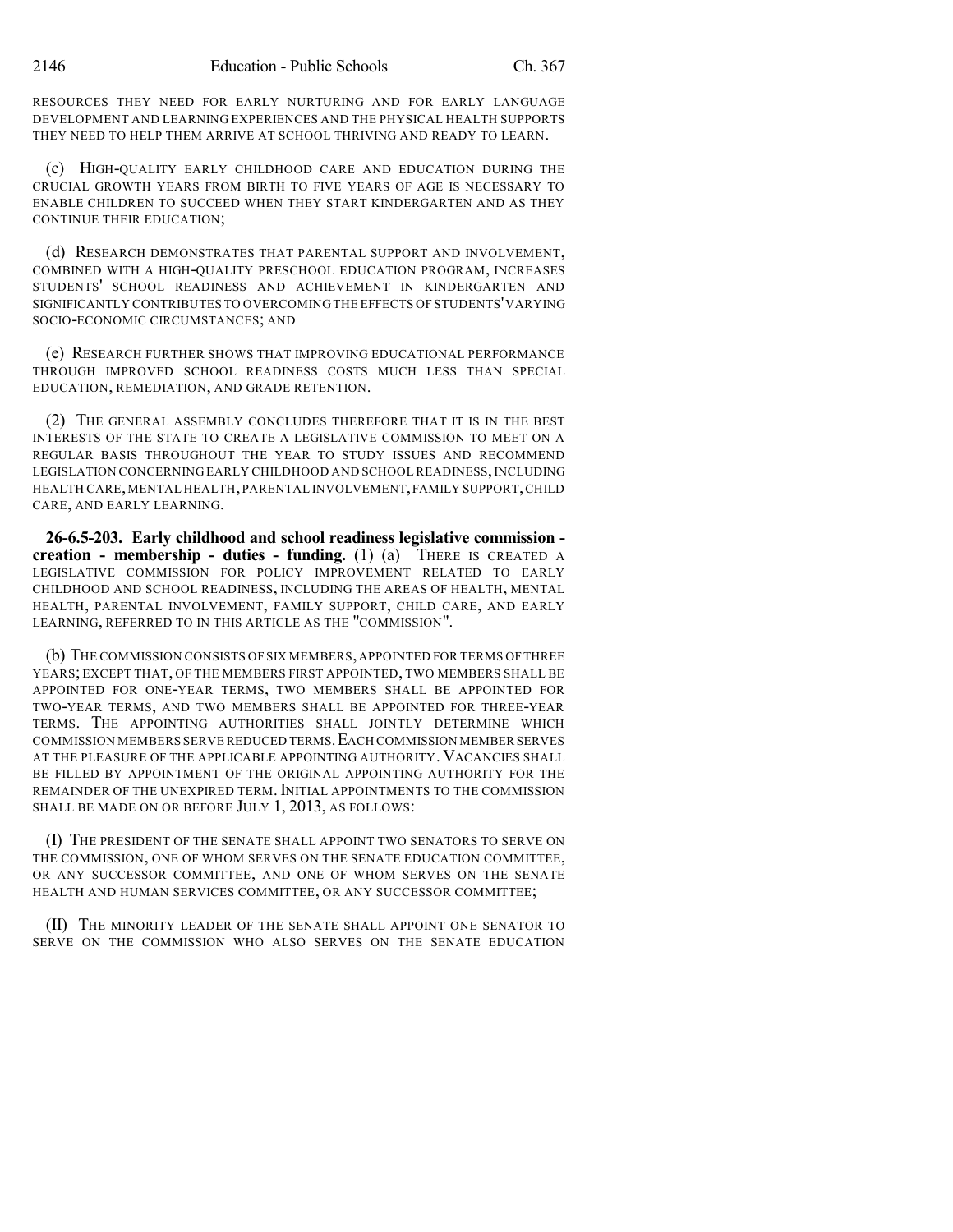COMMITTEE, OR ANY SUCCESSOR COMMITTEE;

(III) THE SPEAKER OF THE HOUSE OF REPRESENTATIVES SHALL APPOINT TWO REPRESENTATIVES TO SERVE ON THE COMMISSION, ONE OF WHOM SERVES ON THE EDUCATION COMMITTEE OF THE HOUSE OF REPRESENTATIVES, OR ANY SUCCESSOR COMMITTEE, AND ONE OF WHOM SERVES ON THE PUBLIC HEALTH CARE AND HUMAN SERVICES COMMITTEE OF THE HOUSE OF REPRESENTATIVES, OR ANY SUCCESSOR COMMITTEE; AND

(IV) THE MINORITY LEADER OF THE HOUSE OF REPRESENTATIVES SHALL APPOINT ONE REPRESENTATIVE TO SERVE ON THE COMMISSION WHO ALSO SERVES ON THE EDUCATION COMMITTEE OF THE HOUSE OF REPRESENTATIVES, OR ANY SUCCESSOR COMMITTEE.

(c) THE PRESIDENT OF THE SENATE SHALL SELECT THE FIRST CHAIR OF THE COMMISSION, AND THE SPEAKER OF THE HOUSE OF REPRESENTATIVES SHALL SELECT THE FIRST VICE-CHAIR. THE CHAIR AND VICE-CHAIR SHALL ALTERNATE ANNUALLY THEREAFTER BETWEEN THE TWO HOUSES. THE CHAIR AND VICE-CHAIR OF THE COMMISSION MAY ESTABLISH SUCH ORGANIZATIONAL AND PROCEDURAL RULES AS ARE NECESSARY FOR THE OPERATION OF THE COMMISSION.

(d) NOTWITHSTANDING THE PROVISIONS OF SECTION 2-2-307, C.R.S., THE MEMBERS OF THE COMMISSION SHALL NOT RECEIVE COMPENSATION OR REIMBURSEMENT FOR EXPENSES INCURRED IN FULFILLING THE DUTIES OF THE COMMISSION.

(2) (a) THE COMMISSION SHALL MEET AT LEAST FOUR TIMES ANNUALLY. THE COMMISSION SHALL STUDY ISSUES CONCERNING EARLY CHILDHOOD AND SCHOOL READINESS, INCLUDING BUT NOT LIMITED TO HEALTH CARE, MENTAL HEALTH, PARENTAL INVOLVEMENT, FAMILY SUPPORT, CHILD CARE, AND EARLY LEARNING. THE COMMISSION SHALL SOLICIT INPUT FROM MEMBERS OF THE PUBLIC, ESPECIALLY THOSE INDIVIDUALS WITH EXPERTISE RELATED TO EARLY CHILDHOOD AND SCHOOL READINESS ISSUES, TO AID THE COMMISSION IN ITS WORK. THE COMMISSION SHALL CONSULT WITH THE EARLY CHILDHOOD LEADERSHIP COMMISSION, CREATED IN SECTION 24-44.7-102, C.R.S., WITH REGARD TO POLICIES CONCERNING EARLY CHILDHOOD AND SCHOOL READINESS.

(b) THE COMMISSION MAY ACCEPT IN-KIND DONATIONS IN THE FORM OF ADMINISTRATIVE SUPPORT FROM ONE OR MORE NONPROFIT ORGANIZATIONS.

(c) THE COMMISSION SHALL REPORT TO THE LEGISLATIVE COUNCIL BY THE DATE SPECIFIED IN JOINT RULE  $24$  (b)(1)(D). The REPORT MAY INCLUDE RECOMMENDATIONS FOR LEGISLATION,INCLUDINGBUT NOT LIMITED TO LEGISLATION CONTINUING THE COMMISSION AND AN EXPLANATION OF THE ADDITIONAL TIME AND PROCEDURES THAT THE COMMISSION MAY REQUIRE TO ACHIEVE THE COMMISSION'S STUDY GOALS. LEGISLATION THAT THE COMMISSION RECOMMENDS SHALL BE TREATED AS LEGISLATION RECOMMENDED BY AN INTERIM COMMITTEE FOR THE PURPOSES OF THE INTRODUCTION DEADLINES AND BILL LIMITATIONS IMPOSED BY THE JOINT RULES OF THE SENATE AND HOUSE OF REPRESENTATIVES.

**26-6.5-204. Repeal of part.** THIS PART 2 IS REPEALED, EFFECTIVE JULY 1, 2018.